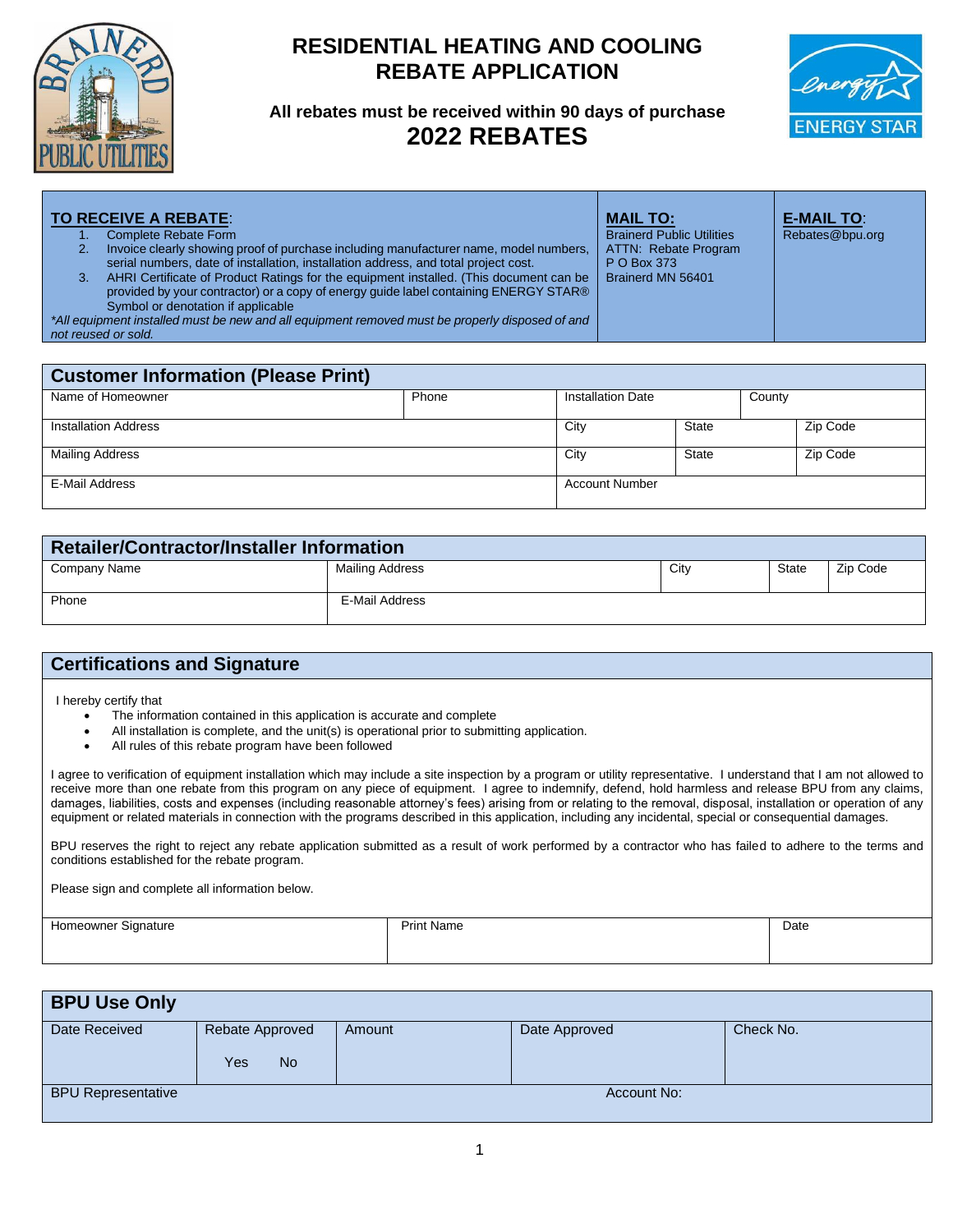## **LIST OF HEATING AND COOLING MEASURES THAT QUALIFY FOR REBATES**

| <b>CENTRAL AC (units 14 SEER or higher will qualify)</b><br>REBATE: Refer to table<br>below                                     |              |  |                                                        |  |                |             |    |  |
|---------------------------------------------------------------------------------------------------------------------------------|--------------|--|--------------------------------------------------------|--|----------------|-------------|----|--|
|                                                                                                                                 |              |  |                                                        |  |                |             |    |  |
| <b>Cooling Capacity:</b> (BTU/hour, 1 Ton = 12,000 BTU/hour): $\frac{1}{1}$                                                     |              |  |                                                        |  |                |             |    |  |
|                                                                                                                                 |              |  |                                                        |  |                |             |    |  |
| Was the unit professionally installed (circle one): Yes OR No                                                                   |              |  |                                                        |  |                |             |    |  |
| <b>Building Type</b> (circle one): Single Family OR Multi Family                                                                |              |  |                                                        |  |                |             |    |  |
| <b>Compressor Type</b> (circle one): Single OR Variable Speed                                                                   |              |  |                                                        |  |                |             |    |  |
| <b>New Unit Efficiency:</b>                                                                                                     |              |  |                                                        |  |                |             |    |  |
| SEER: ______________________________<br>EER: _______________________________                                                    |              |  |                                                        |  |                |             |    |  |
|                                                                                                                                 |              |  |                                                        |  |                |             |    |  |
| <b>Manufacturer</b><br>Name:___________________<br>Installation: 1997                                                           | <b>Model</b> |  | Number:__________________________                      |  |                | <b>Date</b> | оf |  |
| <b>SEER</b>                                                                                                                     |              |  | <b>REBATE</b>                                          |  |                |             |    |  |
| $14 - 14.9$ SEER                                                                                                                |              |  | \$200 / unit                                           |  |                |             |    |  |
| 15.0 - 15.9 SEER                                                                                                                |              |  | \$275 / unit                                           |  |                |             |    |  |
| 16.0 SEER and higher management of the state of the state of the state of the state of the state of the state o<br>\$350 / unit |              |  |                                                        |  |                |             |    |  |
|                                                                                                                                 |              |  |                                                        |  |                |             |    |  |
| MINI SPLIT DUCTLESS AIR CONDITIONER (units 16 SEER or higher will qualify)<br>\$250/Unit<br><b>Service Service</b>              |              |  |                                                        |  | <b>REBATE:</b> |             |    |  |
|                                                                                                                                 |              |  |                                                        |  |                |             |    |  |
| <b>Cooling Capacity:</b> (BTU/hour, 1 Ton = 12,000 BTU/hour): $\frac{1}{2}$                                                     |              |  | <b>SEER: ______________________________</b>            |  |                |             |    |  |
|                                                                                                                                 |              |  |                                                        |  |                |             |    |  |
| Was the unit professionally installed: Yes OR No                                                                                |              |  |                                                        |  |                |             |    |  |
| Building Type (circle one): Single Family OR Multi Family                                                                       |              |  |                                                        |  |                |             |    |  |
| <b>Compressor Type</b> (circle one): Single OR Variable Speed                                                                   |              |  |                                                        |  |                |             |    |  |
|                                                                                                                                 |              |  |                                                        |  |                |             |    |  |
|                                                                                                                                 |              |  |                                                        |  |                |             |    |  |
| AIR SOURCE HEAT PUMP (must be ENERGY STAR® approved or over 15 SEER & 8.5 HSPF)<br>\$250/unit                                   |              |  |                                                        |  | <b>REBATE:</b> |             |    |  |
|                                                                                                                                 |              |  | Cooling Capacity: (BTU/hour, 1 Ton = 12,000 BTU/hour): |  |                |             |    |  |
|                                                                                                                                 |              |  |                                                        |  |                |             |    |  |
| Heating Capacity: (BTU/hour, 1 Ton = 12,000 BTU/hour): __________                                                               |              |  |                                                        |  |                |             |    |  |
| Was the unit professionally installed (circle one): Yes OR No                                                                   |              |  |                                                        |  |                |             |    |  |
| <b>Building Type</b> (circle one): Single Family OR Multi Family                                                                |              |  |                                                        |  |                |             |    |  |
|                                                                                                                                 |              |  |                                                        |  |                |             |    |  |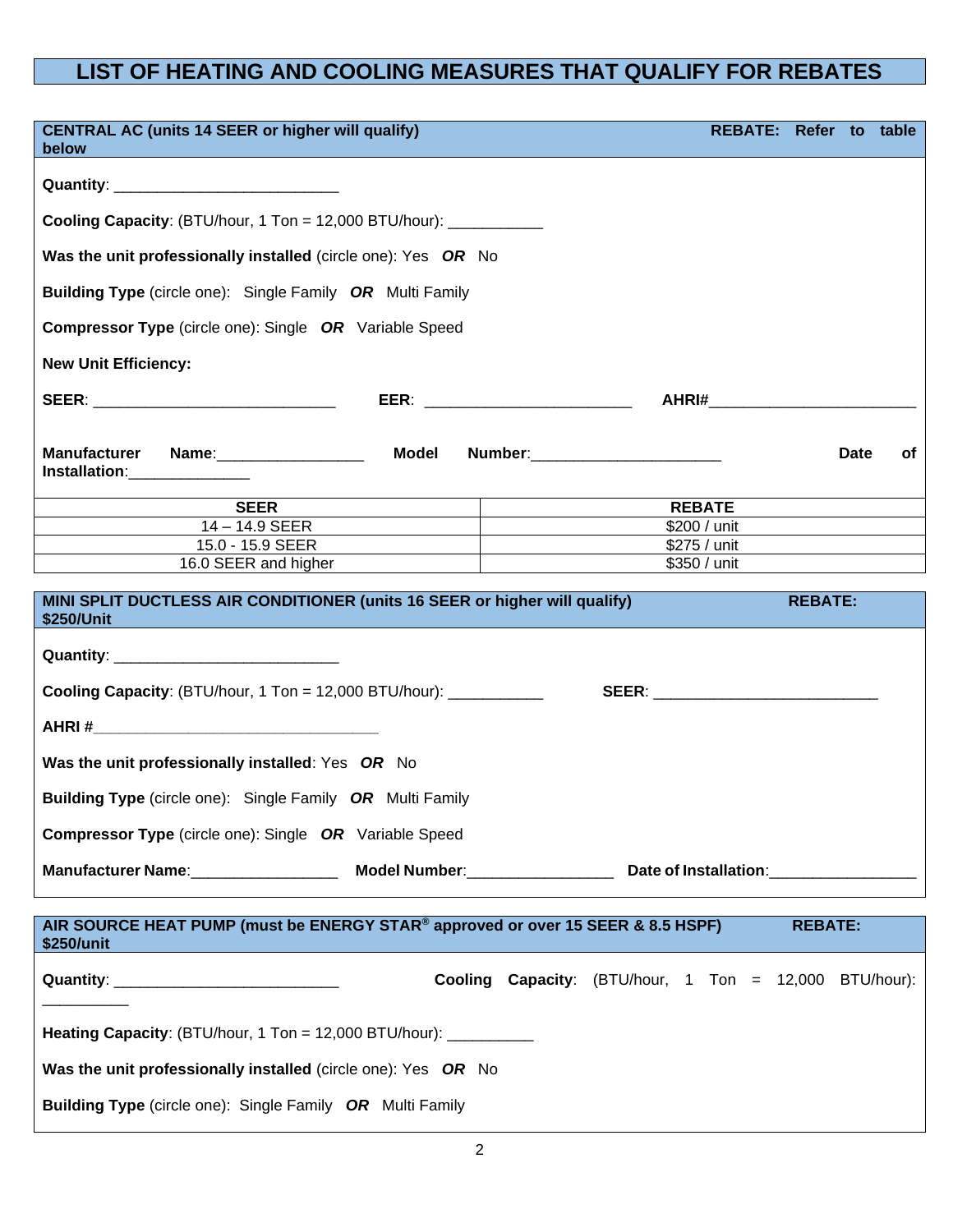| <b>Compressor Type</b> (circle one): Single OR Variable Speed                      |                                                                                                                                                                                                                                |                        |             |    |
|------------------------------------------------------------------------------------|--------------------------------------------------------------------------------------------------------------------------------------------------------------------------------------------------------------------------------|------------------------|-------------|----|
| SEER:         EER:           HSPF:            AHRI#                                |                                                                                                                                                                                                                                |                        |             |    |
|                                                                                    |                                                                                                                                                                                                                                |                        |             |    |
| FURNACE WITH ECM BLOWER MOTOR - (AC units 14 SEER or higher will qualify)<br>below |                                                                                                                                                                                                                                | REBATE: Refer to table |             |    |
|                                                                                    | Central AC in Building (circle one): Yes OR No                                                                                                                                                                                 |                        |             |    |
| Compressor Type (circle one): Single OR Variable Speed                             |                                                                                                                                                                                                                                |                        |             |    |
| <b>Manufacturer Name:</b> Name:<br>Installation:____________________               | Model Number: when the state of the state of the state of the state of the state of the state of the state of the state of the state of the state of the state of the state of the state of the state of the state of the stat |                        | <b>Date</b> | 0f |
|                                                                                    |                                                                                                                                                                                                                                |                        |             |    |
| <b>EQUIPMENT SPECIFICATIONS</b>                                                    |                                                                                                                                                                                                                                | <b>REBATE</b>          |             |    |
| Furnace with ECM                                                                   |                                                                                                                                                                                                                                | \$200/Unit             |             |    |

| <b>Unit</b>                                                      | MINI SPLIT DUCTLESS HEAT PUMP (must have minimum of 16 SEER)                                                                  |                                              | REBATE: \$250/Outdoor Condensing |                |
|------------------------------------------------------------------|-------------------------------------------------------------------------------------------------------------------------------|----------------------------------------------|----------------------------------|----------------|
|                                                                  |                                                                                                                               |                                              |                                  |                |
|                                                                  | Cooling Capacity (circle one): (BTU/hour, 1 Ton = 12,000 BTU/hour): ____________                                              |                                              |                                  |                |
| Was the unit professionally installed: Yes OR No                 |                                                                                                                               |                                              |                                  |                |
| <b>Building Type</b> (circle one): Single Family OR Multi Family |                                                                                                                               |                                              |                                  |                |
| <b>Compressor Type</b> (circle one): Single OR Variable Speed    |                                                                                                                               |                                              |                                  |                |
|                                                                  | <b>Heating Capacity</b> (circle one): (BTU/hour, 1 Ton = 12,000 BTU/hour): ___________                                        |                                              |                                  |                |
|                                                                  | HSPF:<br><u> 1980 - Jan James James Barbara, martxa a shekara 1980 - 1981 - 1982 - 1982 - 1982 - 1982 - 1982 - 1982 - 198</u> |                                              |                                  |                |
|                                                                  |                                                                                                                               |                                              |                                  |                |
|                                                                  | Manufacturer Name: Molel Number: Model Number: Date of Installation: Manufacturer Name: Model Number:                         |                                              |                                  |                |
|                                                                  |                                                                                                                               |                                              |                                  |                |
| <b>CENTRAL AC / AIR SOURCE HEAT PUMP TUNE UP</b><br>\$35/unit    |                                                                                                                               |                                              |                                  | <b>REBATE:</b> |
|                                                                  |                                                                                                                               |                                              |                                  |                |
| <b>ECM CIRCULATORS</b><br>cost)                                  |                                                                                                                               | REBATE: \$50/unit (Not to exceed 50% of pump |                                  |                |

|                                                                                                                        | <b>Pump Wattage:</b> |  |  |  |
|------------------------------------------------------------------------------------------------------------------------|----------------------|--|--|--|
| <b>Function of Pump</b> (circle one): Domestic Hot Water <b>OR</b> Cold-Water Supply <b>OR</b> Space Heating Hot Water |                      |  |  |  |
| Date of Installation:                                                                                                  |                      |  |  |  |